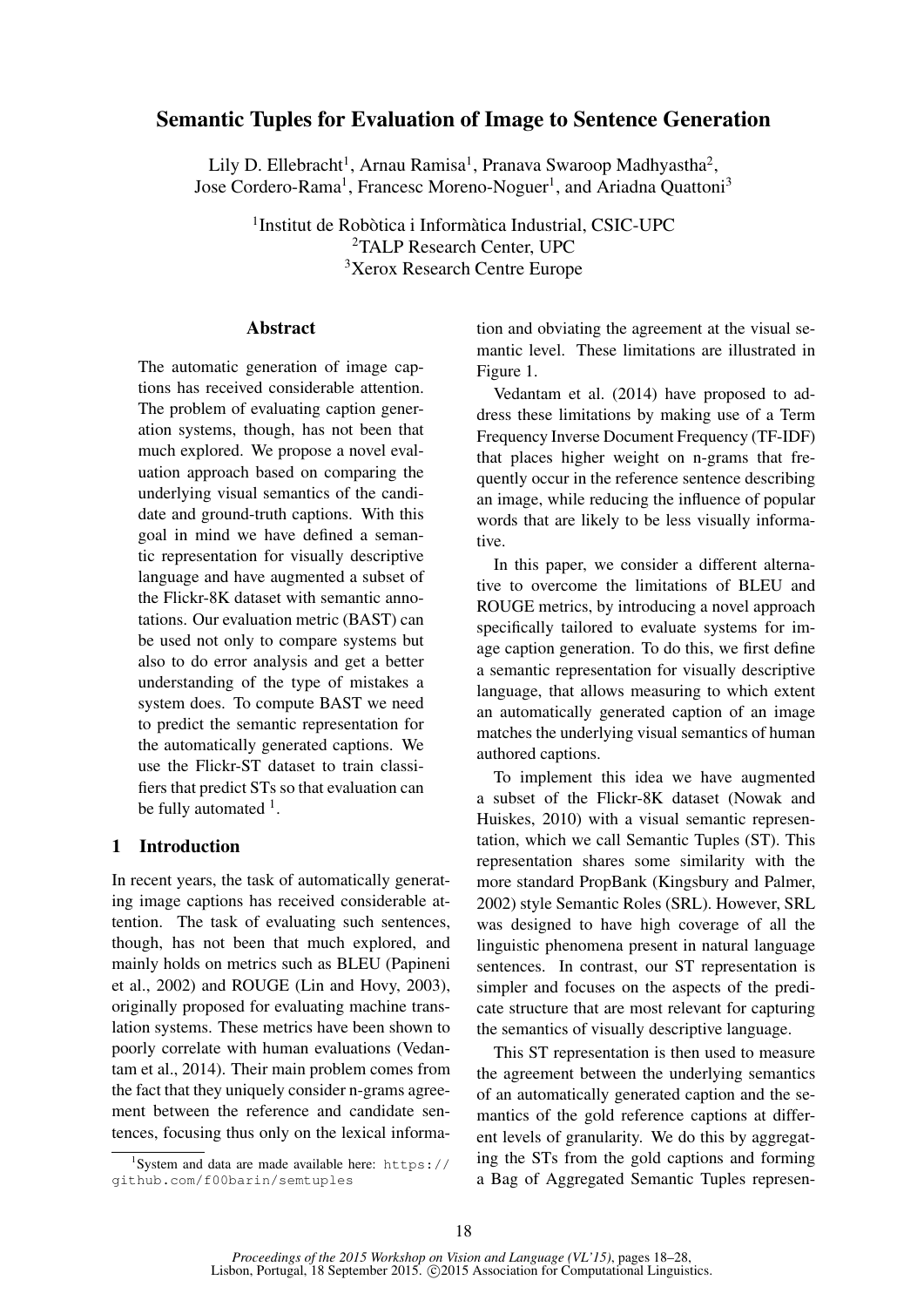

Figure 1: The limitations of the BLEU evaluation metric: SA and SB are two automatically generated sentences that we wish to compare against the manually authored **Ref**. However, while **SB** does not relate to the image, it obtains higher n-gram similarity than SA, which is the basis of BLEU and ROUGE.

tation (BAST) that describes the image. We do the same for the automatically generated sentences and compute standard agreement metrics between the gold and predicted BAST. One of the appeals of the proposed metric is that it can be used not only to compare systems but also to do error analysis and get a better understanding of the type of mistakes a system does.

In the experimental section we use the ST augmented portion of the Flickr-8K dataset (Flickr-ST) as a benchmark to evaluate two publicly available pre-trained models of the Multimodal Recurrent Neural Network proposed by (Vinyals et al., 2014) and (Karpathy and Fei-Fei, 2014) that generate image captions directly from images. To compute BAST we need to predict STs for the automatically generated captions. This is suboptimal because, ideally, we would like a metric that can be computed without human intervention. We therefore use the Flickr-ST dataset to train classifiers that predict STs from sentences. While this might add some noise to the evaluation, we show that the STs can be predicted from sentences with a reasonable accuracy and that they can be used as a good proxy for the human annotated STs.

In summary our main contributions are:

- A definition of a linguistic representation (the ST representation) that models the relevant semantics of visually descriptive language.
- Using ST we propose a new approach to evaluate sentence generation systems that measures caption-gold agreement with respect to the underlying visual semantics expressed in the reference captions.
- A new dataset (Flickr-ST) of captions augmented with corresponding semantic tuples.
- A new metric BAST (Bag of Aggregated Semantic Tuples) to compare systems. In addition, this metric is useful to understand the types of errors made by the systems.
- A new fully automated metric that uses trained classifiers to predict STs for candidate sentences.

The rest of the paper is organized as follows: Section 2 presents the evaluation approach, including the proposed ST representation, the human annotation process to produce a dataset of captions and STs and the proposed BAST metric computed over the ST representation. Section 3 describes in detail the proposed BAST metric. Section 4 describes the annotation process and the creation of the Flickr-ST dataset. Section 5 gives some details about the automatic sentence to ST predictors used to compute the (fully automatic) BAST metric. Section 6 discusses related work. Finally, Section 7 presents experiments using the proposed metric to evaluate state-of-the-art Multimodal Recurrent Neural Networks for caption generation.

# 2 Semantic Representation of Visually Descriptive Language

We next describe our approach for evaluating sentence generation systems. Figure 3 illustrates the steps involved in the evaluation of a generated caption. Given a caption we first generate a set of semantic tuples (STs) which capture the underlying semantics. While these STs could be generated by human annotators this will not be feasible for an arbitrarily large number of generated captions. Thus, in Section 5 we describe an approach to automatically generate STs from captions.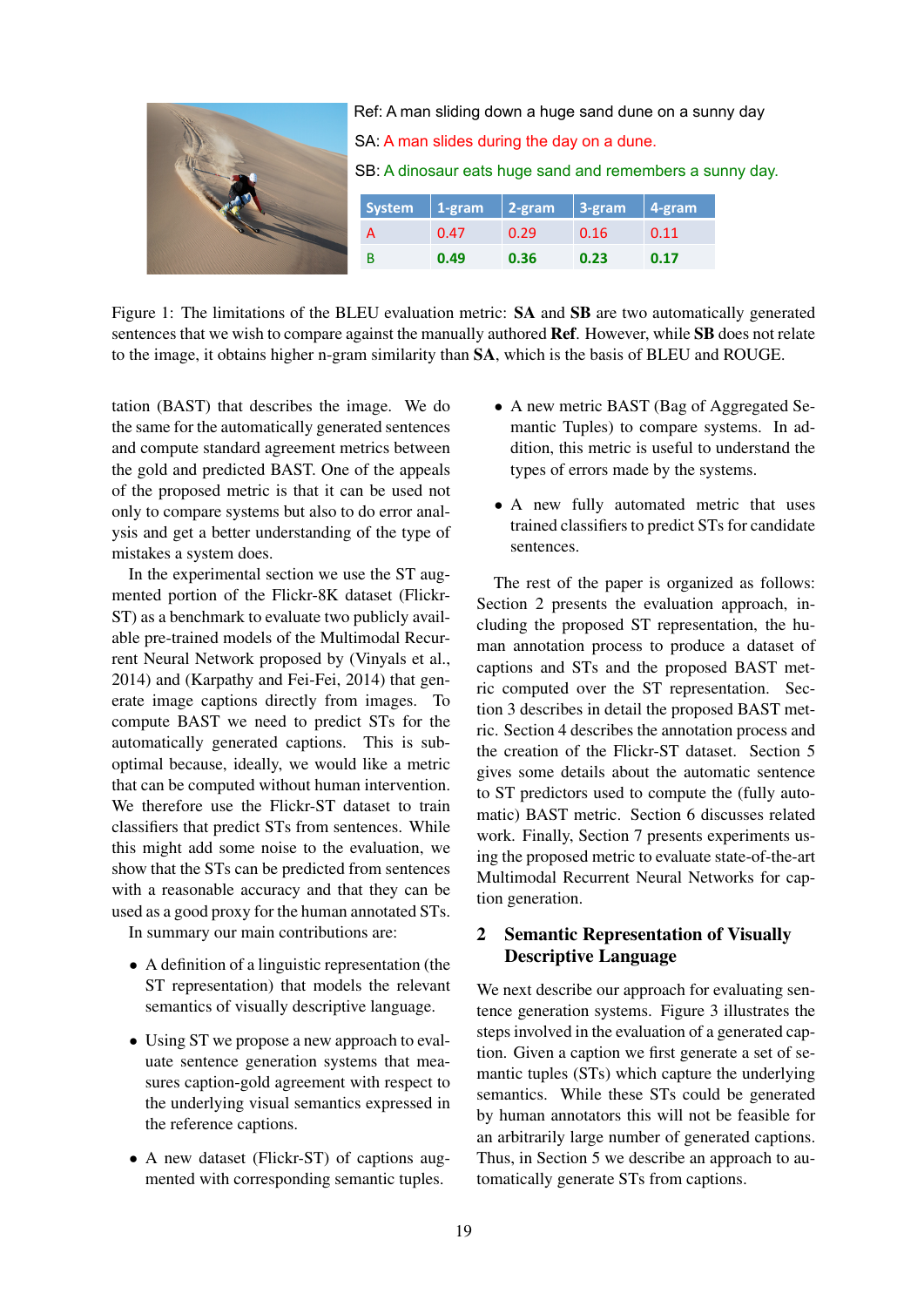| Ref: A man sliding down a hugh sand dune on a sunny day |                                  |  |  |  |  |  |
|---------------------------------------------------------|----------------------------------|--|--|--|--|--|
| <b>Semantic Tuples (ST)</b>                             |                                  |  |  |  |  |  |
| Predicate Agent Patient Locative                        |                                  |  |  |  |  |  |
| <slide, (spatial)="" dune="" man,="" null,=""></slide,> |                                  |  |  |  |  |  |
| <slide, (temporal)="" day="" man,="" null,=""></slide,> |                                  |  |  |  |  |  |
| <b>Bag of Aggregated Semantic Tuples (BAST)</b>         |                                  |  |  |  |  |  |
|                                                         | <b>Single-Arguments</b>          |  |  |  |  |  |
| Participants $(PA) = \{MAN\}$                           |                                  |  |  |  |  |  |
| Predicates (PR) = $\{SLINE\}$                           |                                  |  |  |  |  |  |
|                                                         | Locatives $(LO) = \{DUNE, DAY\}$ |  |  |  |  |  |
| <b>Arguments-Pairs</b>                                  |                                  |  |  |  |  |  |
| $PA + PR$                                               | $=$ {SLIDE-MAN}                  |  |  |  |  |  |
| PA+LO                                                   | $=$ {MAN-DUNE, MAN-DAY}          |  |  |  |  |  |
| $PR+IO$                                                 | $=$ {SLIDE-DUNE, SLIDE-DAY}      |  |  |  |  |  |
|                                                         | <b>Arguments-Triplets</b>        |  |  |  |  |  |
| PA+PR+LO                                                | $=$ {SLIDE-MAN-DUNE,             |  |  |  |  |  |
|                                                         | SLIDE-MAN-DAY}                   |  |  |  |  |  |
|                                                         |                                  |  |  |  |  |  |

Figure 2: Bag of Aggregated Semantic Tuples.

In the second step of the evaluation we map the set of STs for the caption to a bag of arguments representation which we call BAST. Finally, we compare the BAST of the caption to that of the gold captions. The proposed metric allows us to measure the precision and recall of a system in predicting different components of the underlying visual semantics.

In order to define a useful semantic representation of Visually Descriptive Language (VDL) (Gaizauskas et al., 2015) we follow a basic design principle: we strive for the simplest representation that can cover most of the salient information encoded in VDL and that will result in annotations that are not too sparse. The last requirement means that in many cases we will prefer to map two slightly different visual concepts to the same semantic argument and produce a coarser semantic representation.

In contrast, the PropBank representation (SRL) (Kingsbury and Palmer, 2002) is what we would call a fine-grained representation which was designed with the goal of covering a wide range of semantic phenomena, i.e. cover small variations in semantic content. Furthermore, the SRL representation is designed so that it can represent the semantics of any natural language sentence whereas our representation focuses on covering the semantics present in VDL. Our definitions of semantic tuples are more similar to the proto-roles described by Dowty (1991).

Given an image caption we wish to generate a representation that captures the main underlying visual semantics in terms of the events or actions (we call them predicates), who and what are the participants (we call them agents and patients) and where or when is the action taking place (we call them locatives). For example, the caption "A brown dog is playing and holding a ball in a crowded park" would have the associated semantic tuple: [predicate =  $play$ ; agent =  $dog$ ; patient = *null*; locative = *park*] and [predicate = *hold*; agent  $= dog$ ; patient  $= ball$ ; locative  $= park$ ]. We call each field of a tuple an argument; an argument consists of a semantic type and a set of values. For example the first argument of the first semantic tuple is a predicate with value *play*. Notice that arguments of type agent, patient and locative can take more than one value. For example: "A young girl and an old woman eat fruits and bread in a park on a sunny day" will have the associated semantic tuple: [predicate = *eat*; agent = *girl, woman*; patient = *fruits, bread*; locative = *park, day*].

Note also that we use italics to represent argument values and distinguish them from variables (over some well defined discrete domain) and words or phrases in the caption that we might regard as lexical evidence for that value. For example, the caption "A brown dog is playing and holding a ball in a crowded park" will have the associated semantic tuple: [predicate = *play*; agent  $= dog$ ; patient  $= null$ ; locative  $= park$ ]. The word associated with the predicate *play* is playing, but *play* is a variable. In this case we are assuming that the domain for the predicate variable is the set of all lemmatized verbs.

Argument values will in most cases have some word or phrase in the caption that can be regarded as the lexical realization of the value. We refer to such a realization as the 'span' of the value on the caption. From the previous example, the span of the predicate is 'playing', and its value is *play*. Not all values will have an associated span, since as we describe below, argument values might have tacit spans which can be inferred from the information contained in the caption but they are not explicitly mentioned. In practice to generate the semantic representation we will ask human annotators to mark the spans in the caption corresponding to the argument values (for non-tacit values). We will define the argument variable to be a 'canonical' representation of the span. How this 'canonical' representation is defined will be described in more detail in the next section, where we discuss the annotation process.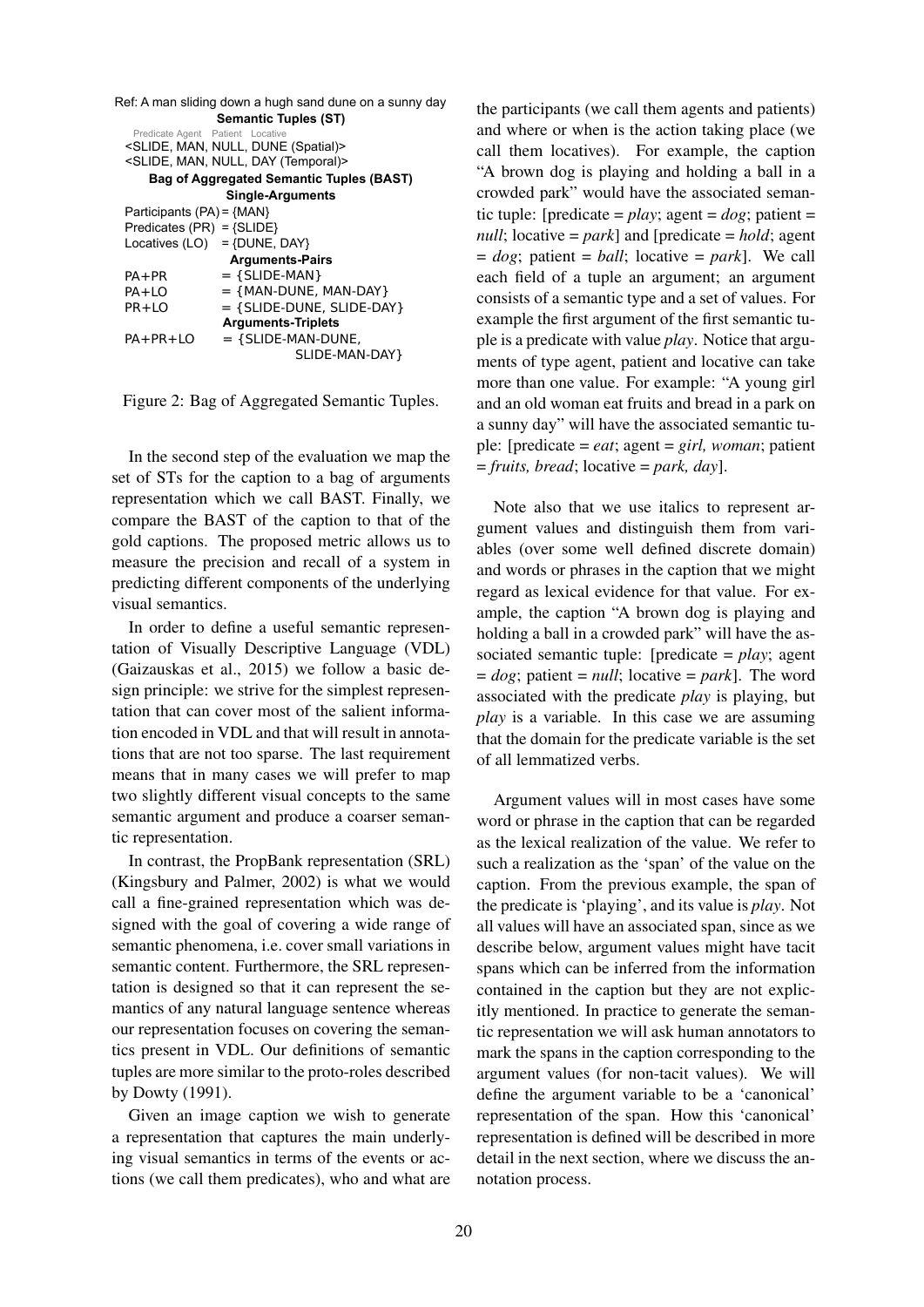A man sliding down a huge sand dune on a sunny day



Figure 3: Computation of the BAST metric.

### 3 The Bag of Semantic Tuples Metric

As mentioned earlier, our semantic representation is 'coarser' than PropBank style semantic role annotations. Furthermore, there are two other important differences: 1) We do not represent the semantics of atomic sentences but that of captions that might actually consist of multiple sentences, and 2) Our representation is truly semantic meaning that resolving the argument value of a predicate might involve making logical inferences. For example we would annotate the caption: "A man is standing on the street. He is holding a camera" with [predicate = *standing*; agent = *man*; patient = *null*; locative = *street*] and [predicate = *hold*; agent = *man*; patient = *null*; locative = *street*]. This means that in contrast to the SRL representation, our semantic representation will not, in general, be 'aligned' with the syntax of the caption.

We now give a more detailed description of each argument type:

• The Predicate is the main event described by

the sentence. We consider two types of predicates, those that describe an action and those that describe a state. Action predicates are in most cases expressed in the caption using verb-phrases. However, some action predicates might not be explicitly mentioned in the caption but can be naturally inferred. For example, the caption "A woman in a dark blue coat, cigarette in hand" would be annotated with the tuple: [predicate  $= hold$ ; agent  $=$ *woman*; patient = *cigarette*; locative = *null*]. In the case that the predicate is indicating a state of being, there is typically a conjugation of the verb "to be", i.e. is, are, was. For example: "A person is in the air on a bike near a body of water."

• The **Agent** is defined as the entity that is performing the action. Roughly speaking, it is the answer to the question: Who is doing the action? For example: in the sentence "The man is sleeping under a blanket in the street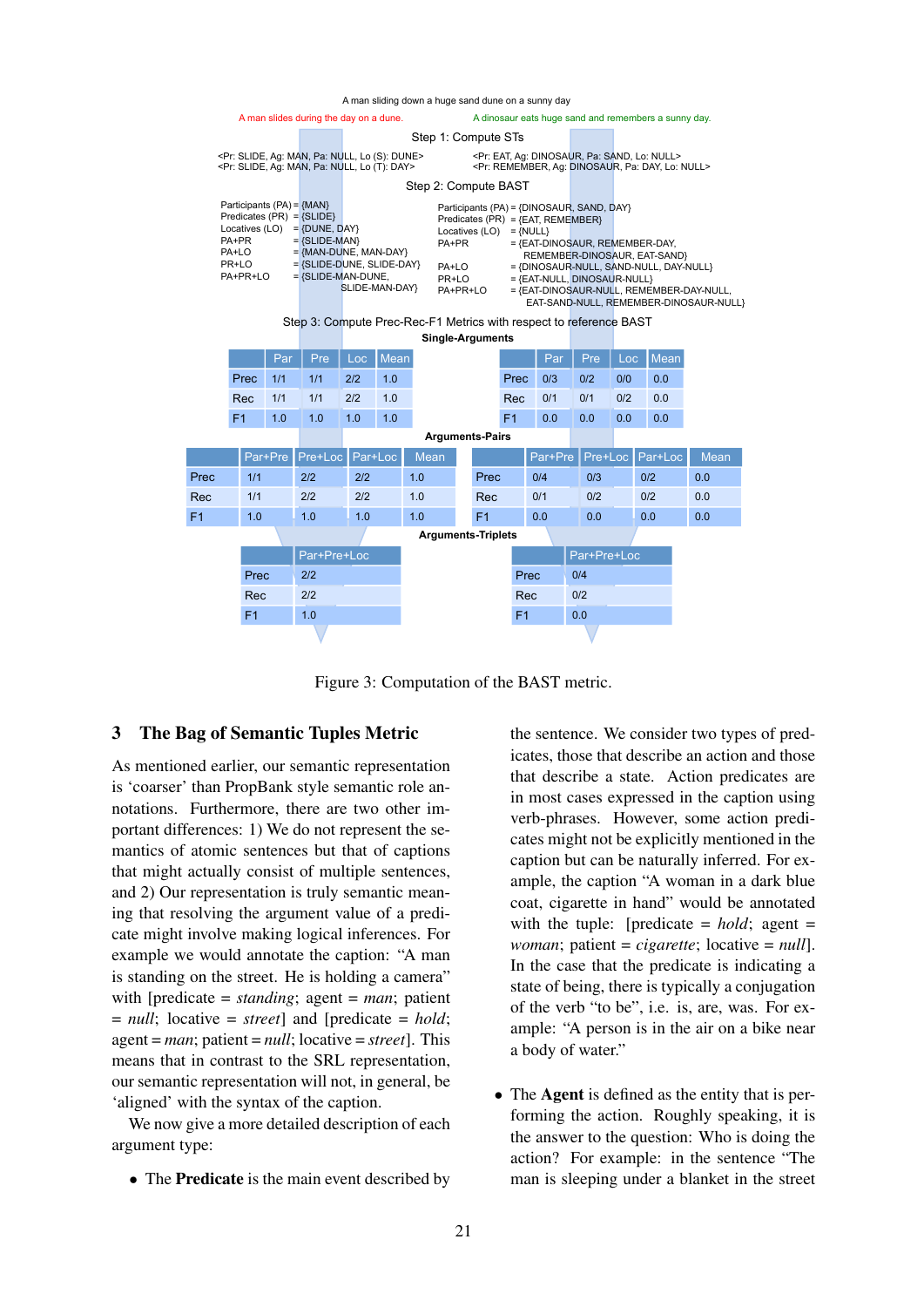as the crowds pass by" we have the predicate  $=$  *sleeping* with agent  $=$  *man*, and predicate  $=$ *pass* with agent = *crowd*. In the case of predicates that describe a state of being such as "A person is in the air on a bike near a body of water", we define the agent to be the answer to the question: Whose state is the predicate describing? Thus for the given example we would have agent = *person*.

- The **Patient** is the entity that undergoes a state of change or is affected by the agent performing some action. For example, the caption "A woman in a dark blue coat, cigarette in hand." would have: [patient = *cigarette*]. Unlike the predicate and agent, the patient is not always present, for example in "Two people run in the sand at the beach." The patient is never present with state-of-being predicates as: "A person is in the air on a bike near a body of water". When there is no patient we say that the argument value is *null*.
- The Locative is defined as the answer to the question: Where or When is the action taking place? So there are two main types of locatives, spatial locatives such as *on the water* and temporal locatives such as *at night*. Spatial locatives in turn can be of different types, they can be scenes such as *on-beach* or they can express the relative location of the action with respect to a reference object such as *under-blanket* in the caption "A man sleeping under the blanket". The locatives are actually composed of two parts: a preposition (if present), which expresses the temporal or spatial situation, and the main object or scene. Locatives, like the patient, are not always present. Thus the locative might also take the value *null*.

We could also consider a richer semantic representation that includes modifiers of the arguments, for example for the caption: "A brown dog is playing and holding a ball in a crowded park" we would have the associated semantic tuples: [pred $i$ cate =  $play$ ; agent =  $dog$ ; agent-mod = *brown* patient  $= null$ ; locative  $= park$ ] and [predicate  $=$ *hold*; agent = *dog*; patient = *ball*; locative = *park*, locative-mod = *crowded*]. For the first version of the ST dataset, however, we opted for keeping the representation as simple as possible and decided not to annotate argument modifiers. One of the reasons is that we observed that in most cases if we can properly identify the main arguments extracting their modifiers can be done automatically by looking at the syntactic structure of the sentence. For example if we can obtain a dependency parse tree for the reference caption, extracting the syntactic modifiers of *dog* is relatively easy.

## 4 The Flickr-ST Dataset: Human Annotation of Semantic Tuples

We believe that one of the main reasons why most of the evaluations used to measure caption generation performance involve computing surface metrics is that until now there was no dataset annotated with underlying semantics.

To address this limitation we decided to create a new dataset of images annotated with semantic tuples as described in the previous section. Our dataset has the advantage that every image is annotated with both the underlying semantics in the form of semantic tuples and natural language captions that constitute different lexical realizations of the underlying visual semantics. To create our dataset we used a subset of the Flickr-8K dataset with captions, proposed in (Hodosh et al., 2013). This dataset consists of 8,000 images of people and animals performing some action taken from Flickr, with five crowd-sourced descriptive captions for each one. These captions are sought to be concrete descriptions of what can be seen in the image rather than abstract or conceptual descriptions of non-visible elements (e.g. people or street names, or the mood of the image).

We asked human annotators to annotate 250 image captions, corresponding to 50 images taken from the development set of Flickr-8K. In order to ensure the alignment between the information contained in the captions and their corresponding semantic tuples, annotators were not allowed to look at the referent image while annotating every caption.

Annotators were asked to list all the unique tuples present in the caption. Then, for each argument of the tuple, they had to decide if its value is *null*, *tacit* or *explicit* (i.e. an argument value that can be associated with a text span in the caption). For explicit argument values we asked the annotator to mark the corresponding span in the text. That is, instead of giving a value for the argument, we ask them to mark in the caption the evidence for that argument.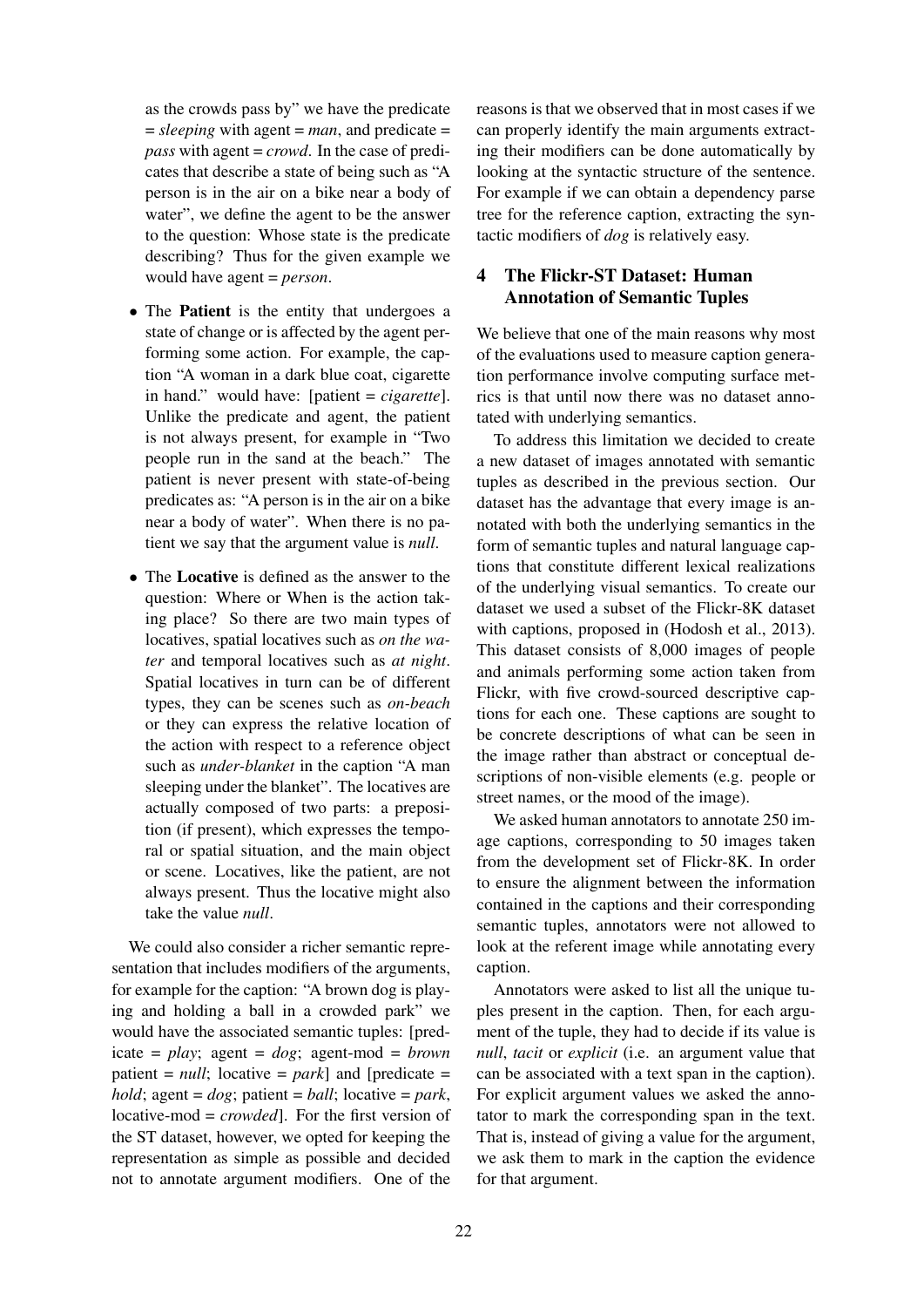To create the STs that we use for evaluation we first need to compute the argument values. We assume that we can compute a function that maps spans of text to argument variables, and we call this the grounding function. Currently, we use a very simple mapping from spans to argument values: they map to lowercase lemmatized forms. Given the annotated data and a grounding function, we refer to the process of computing argument values for argument spans as projecting the annotations.

With our approach for decoupling surface (i.e. argument spans) from semantics (argument values) we can address some common problems in caption generation evaluation. The idea is simple, we can use the same annotation with different grounding functions to get useful projections of the original annotation. One clear problem when evaluating caption generation systems is how to handle synonymity, i.e. the fact that two surface forms might refer to the same semantic concept. For example, if the reference caption is: "A boy is playing in a park", the candidate caption: "A kid playing on the park" should not be penalized for using the surface form boy instead of kid. We can address this problem by building a grounding function that maps the argument span boy and the argument span kid to the same argument variable. We could automatically build such function using a thesaurus.

Another common problem when evaluating caption generation is the fact that the same visual entity can be described with different levels of specificity. For example, for the previous reference caption it is clear that "A person is playing in a park" should have a higher evaluation score than "A dog playing in a park". This is because any human reading the caption would agree that person is just a 'coarser' way of referring to the same entity. With our approach we could handle this problem by having a coarser grounding function that maps the argument span kid and the argument span person to the same argument value *human*. The important thing is that for any grounding function we can project the annotations and compute the evaluation, thus we can analyze the performance of a system in different dimensions.

Our goal is to define an evaluation metric that measures the similarity between the STs of the ground-truth captions for an image and the STs of a generated image caption. We wish to define a

metric that is useful not only to compare systems, but also that allows for error analysis and some insight on the types of mistakes performed by any given system.

To do this we will first use the STs corresponding to the ground-truth captions to compute what we call a Bag of Aggregated Semantic Tuples representation (BAST). Figure 2 shows a reference caption and its corresponding STs and BAST. Notice that for simplicity we show a single reference caption, in reality if there are  $k$  captions for an image, we will first compute the STs corresponding to all of them. The BAST representation is computed in the following manner:

- 1. For the locatives and predicate arguments compute the union of all the corresponding argument values appearing in any ST. For the patient and agent we will compute a single set which we refer to as the *participants* set. We call this portion of the BAST the bag of single arguments representation.
- 2. We compute the same representation but now we look at pairs of argument values, meaning: predicate+participant, participant+locative and predicate+locative. We call these the bag of argument pairs.
- 3. Similarly we can also compute a bag of argument triplets for predicate+participant+locative

We can also compute the BAST representation of an automatically generated caption. This can be done via human annotation of the caption's STs or using a model that predicts STs from captions (such a model is described in the next section). Now if we have the ground-truth BAST and the BAST of the candidate caption we can compute standard precision, recall and F1 metrics over the different components of the BAST. More specifically, for the single argument component of the BAST we compute:

• Predicate-Precision: This is the number of predicted predicates present in the BAST of the candidate caption that where also present in the BAST of the ground-truth reference captions for the corresponding image. That is this is the number of correctly predicted predicates.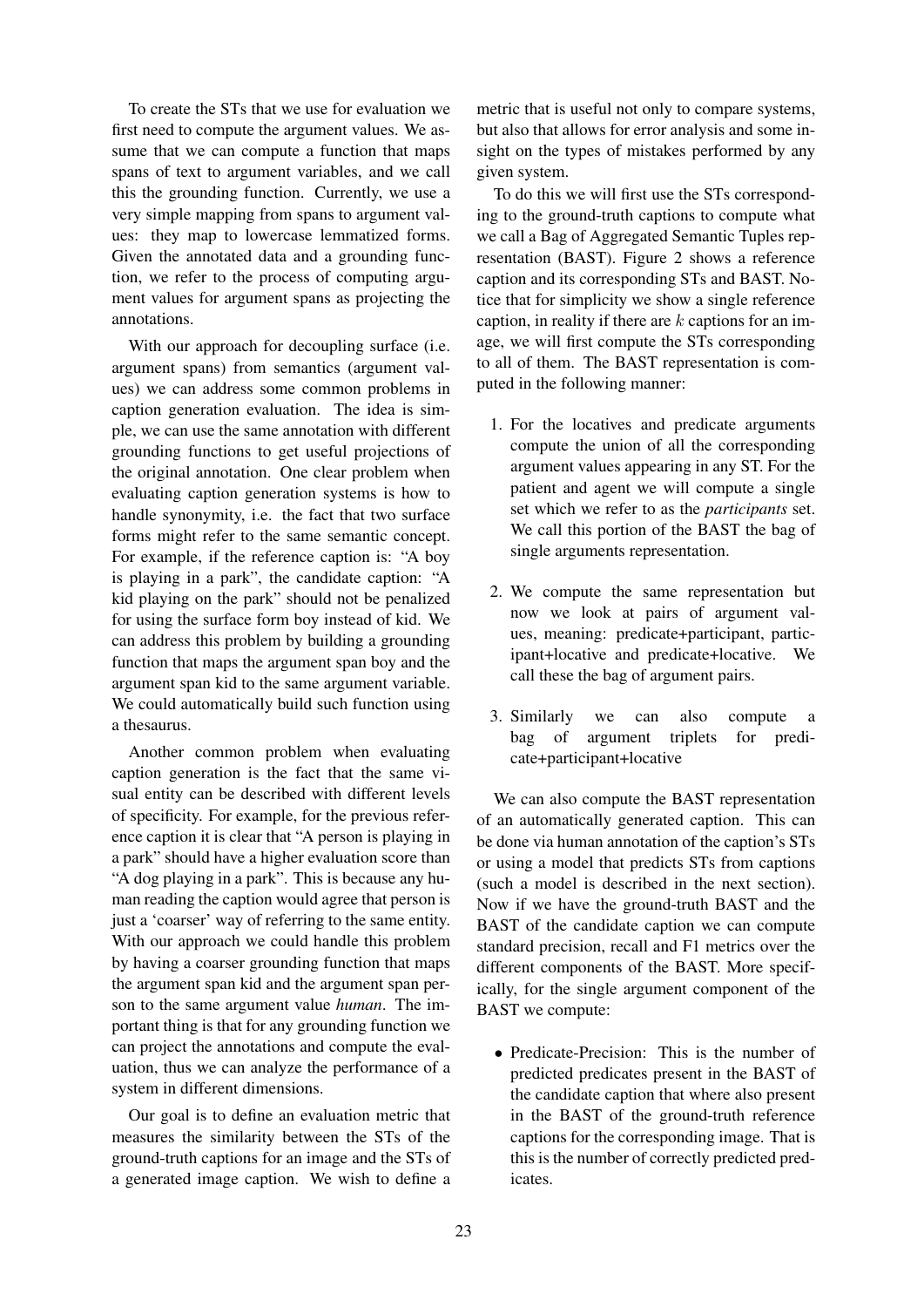- Predicate-Recall: This is the number of predicted predicates present in the BAST of the ground-truth captions that were also present in the BAST of the candidate caption.
- Predicate-F1: This is the standard metric, i.e. the harmonic mean of precision and recall.

We can compute the same metrics for other arguments and for argument pairs and triplets of arguments. Figure 3 shows an example of computing the BAST evaluation metric for two captions.

## 5 Automatic Prediction of Semantic Tuples from Captions

To compute the BAST metric we need to have STs for the candidate captions, one option is to perform a human annotation. The problem is that collecting human annotations is an expensive and time consuming task. Instead we would prefer to have a fully automated metric. In our case that means that we need an automated way of generating STs for candidate captions. We show in this section that we can use the Flickr-ST dataset to train a model that maps captions to their underlying ST representation.

We would like to point out that while this task has some similarities to semantic-role labeling, it is different enough so that the STs can not be directly derived from the output of an SRL system, in fact our model uses the output of an SRL system in conjunction with other lexical and syntactic features.

Our model exploits several linguistic features of the caption extracted with state-of-the-art tools. These features range from shallow part of speech tags to dependency parsing and semantic role labeling(SRL). More specifically, we use the FreeLing lemmatizer (Carreras et al., 2004), Stanford part of speech(POS) tagger (Toutanova et al., 2003), TurboParser (Martins et al., 2013) for dependency parsing and Senna (Collobert et al., 2011) for semantic role labeling. We also tried using state-of-the art SRL system from Roth and Woodsend (2014), but we observed that Senna performed better on our dataset.

We extract the predicates by looking at the words tagged as verbs by the POS tagger. Then, the extraction of arguments for each predicate is resolved as a classification problem. More specifically, for each detected predicate in a sentence we

|                   | Model 1 | Model 2 |
|-------------------|---------|---------|
| Participants (PA) | 0.967   | 0.865   |
| Predicates (PR)   | 0.703   | 0.808   |
| Locatives (LO)    | 0.793   | 0.819   |
| PA-PR             | 0.884   | 0.812   |
| PR-LO             | 0.779   | 0.723   |
| PA-LO             | 0.849   | 0.757   |
| PA-PR-LO          | 0.815   | 0.704   |

Table 1: F1 score of the automatic BAST extractor taking as reference the manually annotated tuples for the sentences generated by the two models.

regard each noun as a positive or negative training example of a given relation depending on whether the candidate noun is or is not an argument of the predicate. We use these examples to train an SVM that decides if a candidate noun is or is not an argument of a given predicate in a given sentence. This classifier exploits several linguistic features computed over the syntactic path of the dependency tree connecting the candidate noun and the predicate and features of the predicted semantic roles of the predicate.

Table 1 shows the F1 of our predicted STs compared against manually annotated STs for the two caption generation systems that we evaluate in the experiments section.

## 6 Related Work

Our definition of semantic tuple is reminiscent in spirit to Farhadi et al. (2010) scene-object-action triplets. In that work, the authors proposed to use a triplet meaning representation as a bridge between images and natural language descriptions. However, the similarity ends there because their goal was neither to develop a formal semantic representation of VDL nor to provide a semantically annotated dataset that could be used for automatic evaluation of captioning systems. At the end, their dataset was created in a very simplistic manner by extracting subject-verb, object-verb and locative-verb pairs from a labeled dependency tree by checking for dependencies where the head and modifier matched a small fix set of possible objects, actions and scenes. As we have illustrated with multiple caption examples, the semantics of VDL can be quite complex and it can be very 'loosely aligned' with the syntactic (e.g. dependency structure) of the sentence. There has also been some recent work on semantic image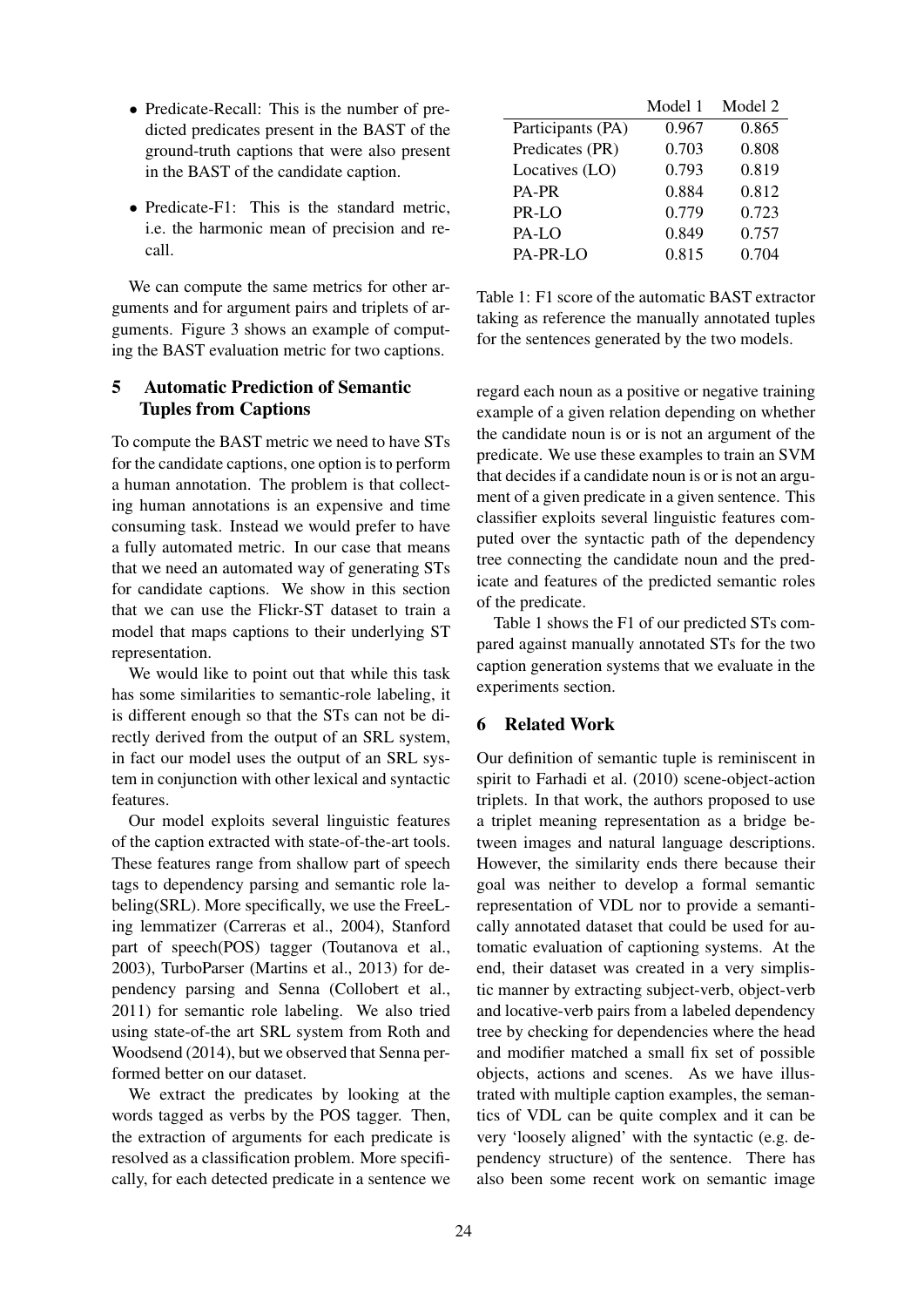retrieval based on scene graphs (Johnson et al., 2015), where they model semantic representation of image content to retrieve semantically related images.

BLEU has been the most popular metric used for evaluation, its limitations when used in the context of evaluation of caption quality have been investigated in several works (Kulkarni et al., 2013; Elliott and Keller, 2013; Callison-Burch et al., 2006; Hodosh et al., 2013). Another common metric is ROUGE which has been shown to have some weak correlation with human evaluations (Elliott and Keller, 2013). An alternative metric for caption evaluation is METEOR which seems to be better correlated with human evaluations than BLEU and ROUGE (Elliott and Keller, 2014). Recently a new consensus based metric was proposed by Vedantam et al. (2014), here, the main idea is to measure similarity of a caption to the majority of ground-truth reference captions. One of the limitations of metrics based on consensus is that they are better suited for cases when many ground-truth annotations exist for each image. We take a different approach, instead of augmenting a dataset with more captions, we directly augment it with annotations which reflect what are the most relevant pieces of information in the available captions.

Hodosh et al. (2013) propose a different metric for evaluating image-caption ranking systems and it can not be directly applied to evaluate sentence generation systems (i.e. systems that output novel sentences).

## 7 Experiments

#### 7.1 The evaluated models

The evaluated models are two instances of the Multimodal Recurrent Neural Network described in (Simonyan and Zisserman, 2014a) and (Karpathy and Fei-Fei, 2014), that takes an image and generates a caption. content of the image in natural language).

This model addresses the caption generation task combining recent advances in Machine Translation and Image Recognition: it combines a Convolutional Neural Network (CNN) initially trained to extract image features, and a Long Short Term Memory Recurrent Neural Network (RNN-LSTM), which is used as a Language Model conditioned by the image features to generate the captions one word at a time.

Both networks can then be re-trained (or finetuned) together by back-propagation for the task of generating sentences. However, in this work we use the pre-trained models provided by Karpathy <sup>2</sup> for both the CNN and the RNN, which have been trained sequentially. is fed by the features extracted by the CNN during the training process).

The CNN used in our experiments is the 16 layer model described in (Simonyan and Zisserman, 2014b), which achieves state-of-the-art result in many image recognition tasks, provided by the authors of the paper, and we used the standard feature extraction procedure.

For the RNN-LSTM part, we have evaluated two models to generate two distinct sets of captions that then could be evaluated using the BAST metric. The architecture is the same in both networks but one is trained using the Flickr-8K (LSTM-RNN-Flickr-8K) train set, dubbed *Model 1* in the rest of the paper, and the other is trained using MicrosoftCOCO (LSTM-RNN-MsCOCO) training set, dubbed *Model 2*. Both networks can be downloaded from the NeuralTalk project web-page. Results for the two models using the existing metrics<sup>3</sup> can be seen in Table 2; notice that our installation reproduces exactly these results (third row).

#### 7.2 BAST Metric Results

Figure 5 shows BAST scores for the two caption generation models, we show both results with the manually annotated STs and with the ones automatically predicted by the models. The first observation is that the automatically generated STs are a good proxy for the human evaluation. For all argument combinations, with the exception of locatives (where the differences between the two systems are small) both the BAST computed from automatic and manually annotated STs sort the two systems in the same way. Figure 4 shows some example images and generated captions with the extracted BAST tuples.

Another observation is that overall the numbers are quite low. Despite all the enthusiasm with the latest NN models for sentence generation the F1 of the system for locatives and predicates is quite

<sup>&</sup>lt;sup>2</sup>We have used the open source project NeuralTalk https://github.com/karpathy/neuraltalk which makes it easy to use different pre-trained models for each network.

<sup>&</sup>lt;sup>3</sup>Evaluation metrics other than BAST have been computed using the tools available at the MsCOCO Challenge website (Lin et al., 2014)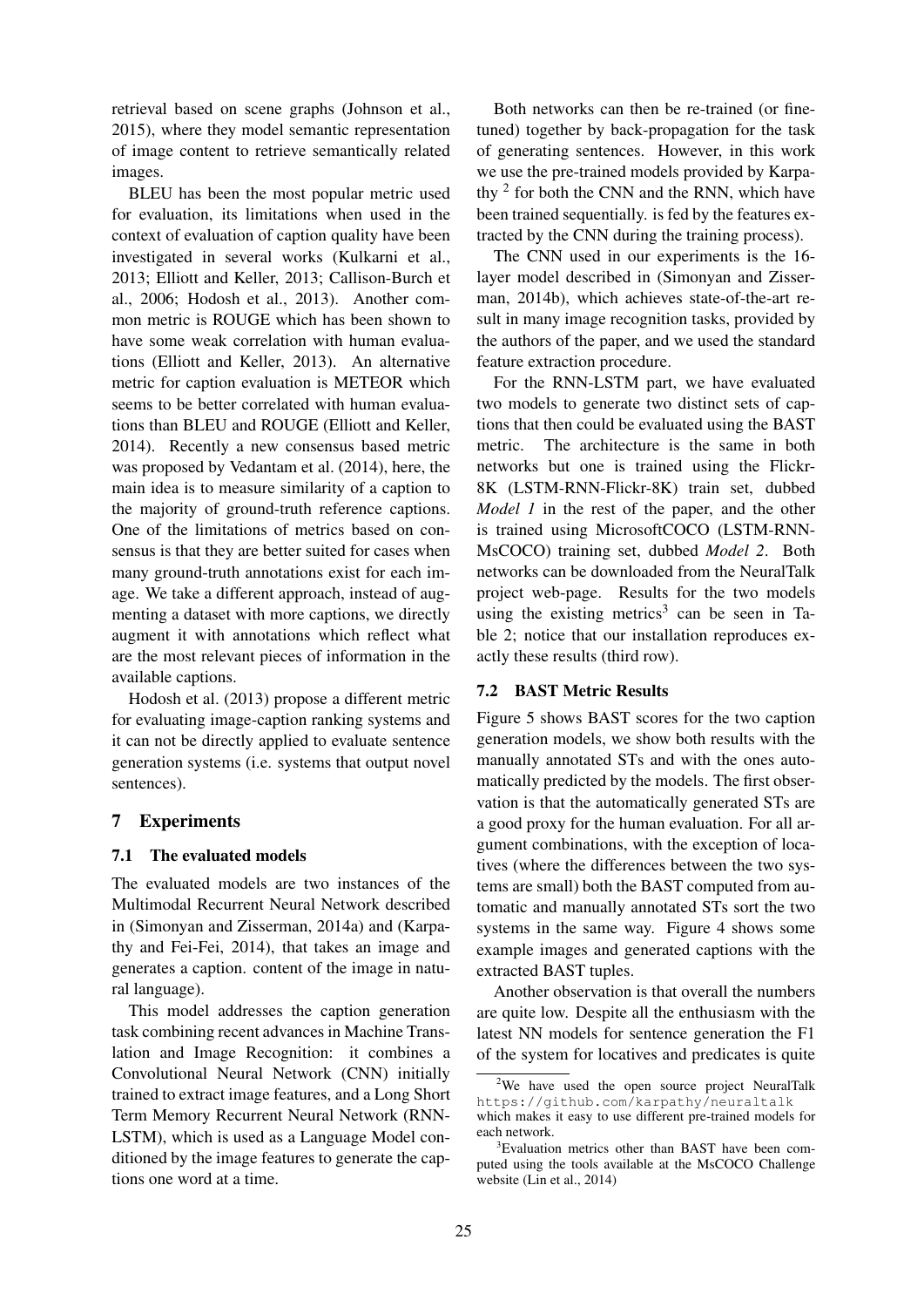| Dataset test | <b>RNN</b> |       |       |       |       |       | CIDEr Bleu 4 Bleu 3 Bleu 2 Bleu 1 ROUGE L METEOR |       |
|--------------|------------|-------|-------|-------|-------|-------|--------------------------------------------------|-------|
| MSCOCO*      | web ref.   | 0.666 | 0.220 | 0.317 | 0.461 | 0.646 | 0.469                                            | 0.205 |
| MSCOCO*      | Model 1    | 0.146 | 0.068 | 0.127 | 0.253 | 0.448 | 0.341                                            | 0.128 |
| MSCOCO*      | Model 2    | 0.666 | 0.220 | 0.317 | 0.461 | 0.646 | 0.469                                            | 0.205 |
| Flickr-ST    | Model 1    | 0.356 | 0.157 | 0.242 | 0.377 | 0.559 | 0.422                                            | 0.178 |
| Flickr-ST    | Model 2    | 0.208 | 0.101 | 0.179 | 0.316 | 0.528 | 0.374                                            | 0.145 |

Table 2: Results with current metrics for the two models described in the text. MSCOCO\* is the subset of MSCOCO used in the NeuralTalk reference experiments. The first row are the results reported in the NeuralTalk project web-site.



Figure 4: Example results of the two caption generation systems and BAST tuples.

modest, below 25%. Of all the argument types the participants seem to be the easiest to predict for both models, followed by locatives and predicates. This is not surprising since object recognition is probably a more mature research problem in computer vision and state-of-the-art models perform quite well. Overall, however, it seems that caption generation is by no means a solved problem and that there is quite a lot of room for improvement.

## 8 Conclusion

In this paper we have studied the problem of representing the semantics of visually descriptive language. We defined a simple, yet useful, representation and a corresponding evaluation metric. With the proposed metric we can better quantify the agreement between the visual semantics expressed in the gold captions and a generated caption. We show that the metric can be implemented in a fully automatic manner by training models that can accurately predict the semantic representation from sentences. To allow for an objective comparison of caption generation systems we created a new manually annotated dataset of images, captions and underlying visual semantics repre-



Figure 5: F1 score of the BAST tuples, manually and automatically extracted, from the captions generated by the two evaluated systems for the 50 annotated Flickr-8k validation set images.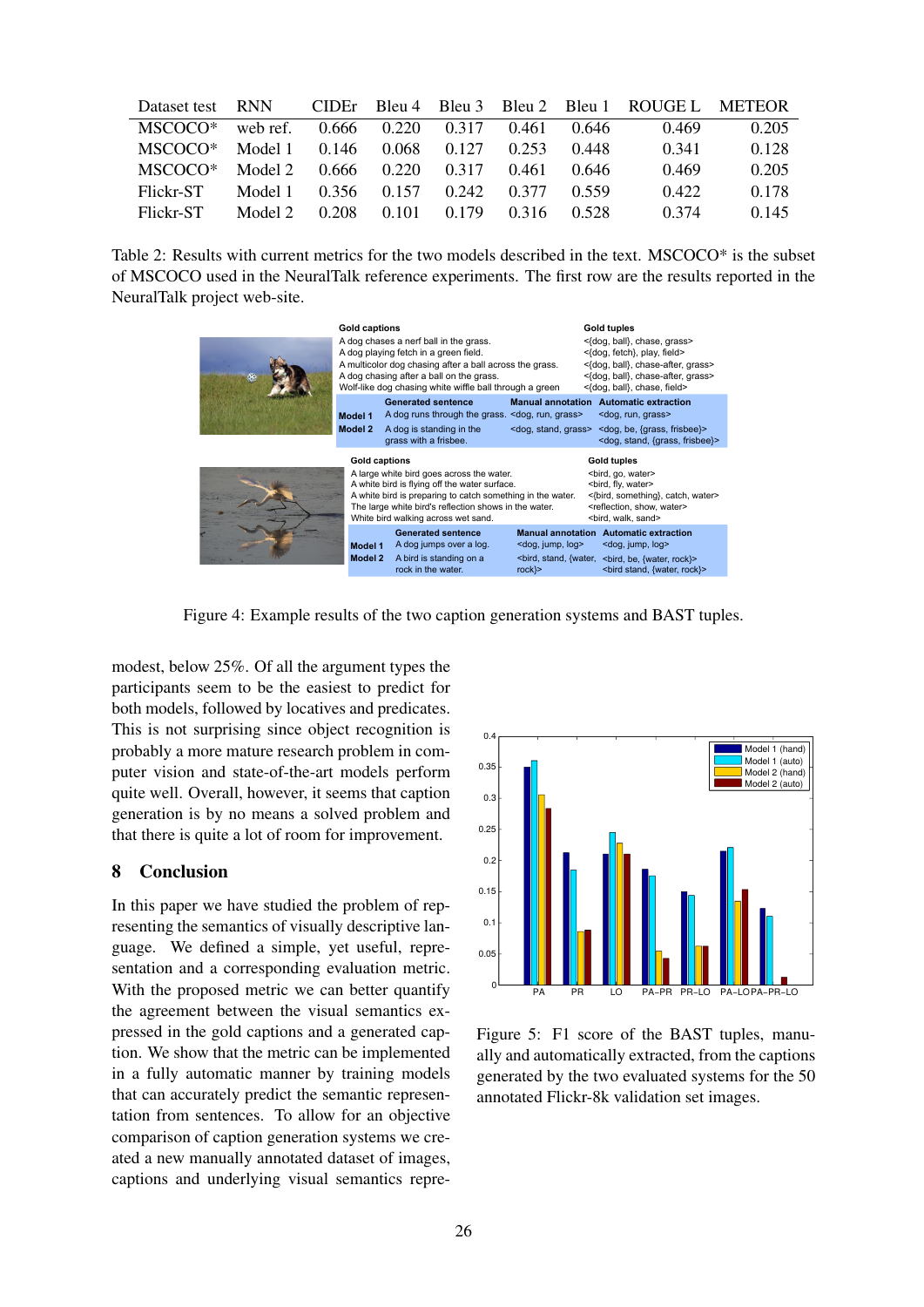sentation by augmenting the widely used Flickr-8K dataset.

Our metric can be used to compare systems but, more importantly, we can use the metric to do a better error analysis. Another nice property of our approach, is that by decoupling the realization of a concept as a lexical item from the underlying visual concept (i.e. the real world entity or event) our annotated corpus can be used to derive different evaluation metrics.

#### Acknowledgments

We thank the anonymous reviewers for their valuable comments. This work was partly funded by the Spanish MINECO project RobInstruct TIN2014-58178-R and by the ERA-net CHIS-TERA project VISEN PCIN-2013-047.

#### References

- Chris Callison-Burch, Miles Osborne, and Philipp Koehn. 2006. Re-evaluation the role of bleu in machine translation research. In *EACL*, volume 6, pages 249–256.
- Xavier Carreras, Isaac Chao, Lluis Padró, and Muntsa Padró. 2004. Freeling: An open-source suite of language analyzers. In *LREC*.
- Ronan Collobert, Jason Weston, Léon Bottou, Michael Karlen, Koray Kavukcuoglu, and Pavel Kuksa. 2011. Natural language processing (almost) from scratch. *The Journal of Machine Learning Research*, 12:2493–2537.
- David Dowty. 1991. Thematic proto-roles and argument selection. *language*, pages 547–619.
- Desmond Elliott and Frank Keller. 2013. Image description using visual dependency representations. In *EMNLP*, pages 1292–1302.
- Desmond Elliott and Frank Keller. 2014. Comparing automatic evaluation measures for image description. In *Proceedings of the 52nd Annual Meeting of the Association for Computational Linguistics: Short Papers*, volume 452, page 457.
- Ali Farhadi, Mohsen Hejrati, Mohammad Amin Sadeghi, Peter Young, Cyrus Rashtchian, Julia Hockenmaier, and David Forsyth. 2010. Every picture tells a story: Generating sentences from images. In *Computer Vision–ECCV 2010*, pages 15– 29. Springer.
- Robert Gaizauskas, Josiah Wang, and Arnau Ramisa. 2015. Defining visually descriptive language. In *Proceedings of the 2015 Workshop on Vision and Language (VL'15): Vision and Language Integration Meets Cognitive Systems*.
- Micah Hodosh, Peter Young, and Julia Hockenmaier. 2013. Framing image description as a ranking task: Data, models and evaluation metrics. *Journal of Artificial Intelligence Research*, pages 853–899.
- Justin Johnson, Ranjay Krishna, Michael Stark, Li-Jia Li, David Shamma, Michael Bernstein, and Li Fei-Fei. 2015. Image retrieval using scene graphs. In *Proceedings of the IEEE Conference on Computer Vision and Pattern Recognition*, pages 3668–3678.
- Andrej Karpathy and Li Fei-Fei. 2014. Deep visualsemantic alignments for generating image descriptions. *CoRR*, abs/1412.2306.
- Paul Kingsbury and Martha Palmer. 2002. From treebank to propbank. In *LREC*. Citeseer.
- Gaurav Kulkarni, Visruth Premraj, Vicente Ordonez, Sudipta Dhar, Siming Li, Yejin Choi, Alexander C Berg, and Tamara Berg. 2013. Babytalk: Understanding and generating simple image descriptions. *Pattern Analysis and Machine Intelligence, IEEE Transactions on*, 35(12):2891–2903.
- Chin-Yew Lin and Eduard Hovy. 2003. Automatic evaluation of summaries using n-gram cooccurrence statistics. In *Proceedings of the 2003 Conference of the North American Chapter of the Association for Computational Linguistics on Human Language Technology-Volume 1*, pages 71–78. Association for Computational Linguistics.
- Tsung-Yi Lin, Michael Maire, Serge Belongie, James Hays, Pietro Perona, Deva Ramanan, Piotr Dollár, and C. Lawrence Zitnick. 2014. Microsoft COCO: common objects in context. *CoRR*, abs/1405.0312.
- André FT Martins, Miguel Almeida, and Noah A Smith. 2013. Turning on the turbo: Fast third-order non-projective turbo parsers. In *ACL (2)*, pages 617–622. Citeseer.
- Stefanie Nowak and Mark J Huiskes. 2010. New strategies for image annotation: Overview of the photo annotation task at imageclef 2010. In *CLEF (Notebook Papers/LABs/Workshops)*, volume 1, page 4. Citeseer.
- Kishore Papineni, Salim Roukos, Todd Ward, and Wei-Jing Zhu. 2002. Bleu: a method for automatic evaluation of machine translation. In *Proceedings of the 40th annual meeting on association for computational linguistics*, pages 311–318. Association for Computational Linguistics.
- Michael Roth and Kristian Woodsend. 2014. Composition of word representations improves semantic role labelling. In *Proceedings of the 2014 Conference on Empirical Methods in Natural Language Processing (EMNLP)*, pages 407–413, Doha, Qatar, October.
- Karen Simonyan and Andrew Zisserman. 2014a. Very deep convolutional networks for large-scale image recognition. *arXiv preprint arXiv:1409.1556*.